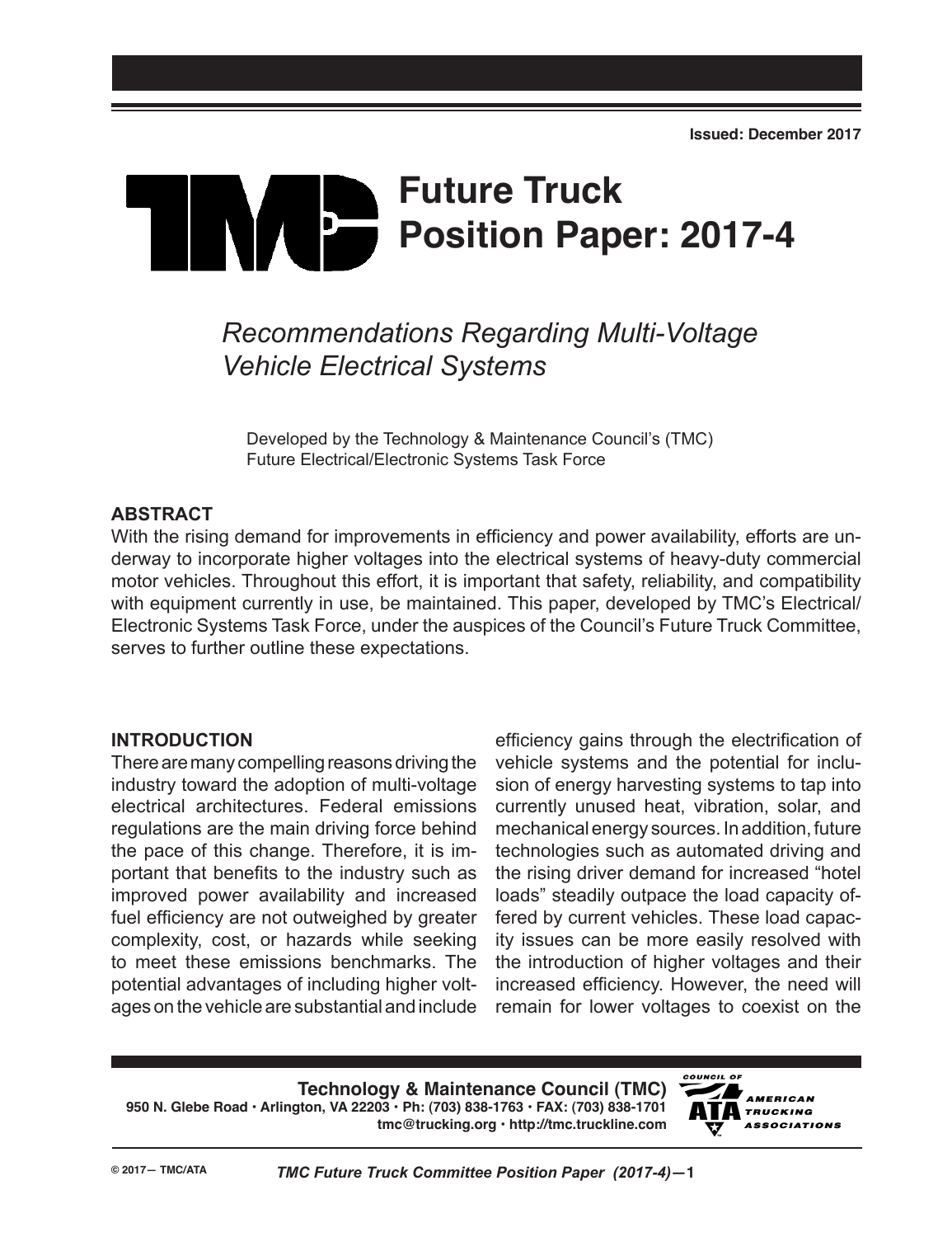vehicle alongside higher voltages. These lower voltages would serve to power in cab accessories such as driver mobile devices at five volts, trailers at 12 volts, and other accessory systems of various voltages.

Significant challenges arise as the voltage of an electrical system increases. The two key concerns are an increased risk of arcing and rate of electrolytic corrosion. Additional measures will be needed in order to protect higher voltage wiring, connectors, and components. Connectors must be designed to minimize the chance of significant fretting corrosion caused by micro-arc oxidation, and must be safeguarded against moisture penetration which would result in rapid electrolytic corrosion.

With higher voltages, more power is able to be transmitted through a given size of wire. This would allow for the use of smaller diameter wire to carry a similar electrical load. Smaller diameter wire is more easily damaged and is also acted on more quickly by corrosive effects, so it is imperative that protective measures are taken. Electrical components such as switches and relays operating at higher voltages can be damaged or degrade with time due to arcing within. Proper component and material selection will be critical to maintain reliability.

Currently, there exists a wide variety of differing heavy-duty commercial motor vehicle electrical architectures internationally. With the introduction of multi-voltage trucks, there is the opportunity for increased supply chain efficiency by allowing for interoperability and promoting the convergence of the many different worldwide designs.

### **Summary of Expectations and Requested Actions**

The following is a summary of actions TMC believes the trucking industry should take and expectations the industry has, pertaining to the introduction of multi-voltage trucks.

- 1. Multi-voltage trucks should benefit from increased electrical load capacity to facilitate the use of future technologies and meet rising power demands.
- 2. Multi-voltage trucks should maintain compatibility with trailers in current use, having no need for the modification of either vehicle.
- 3. The singular electrical interface between the multi-voltage truck and trailer should conform to the SAE J560, *Primary and Auxiliary Seven Conductor Electrical Connector for Truck-Trailer Jumper Cable* standard or any updates thereof.
- 4. Multi-voltage trucks should maintain compatibility with existing accessory systems such as trailer lift gates, trailer lighting, telematics systems, etc.
- 5. Multi-voltage trucks should benefit from somewhat reduced emissions and increased fuel economy.
- 6. The starting cycle of multi-voltage trucks should improve in speed and efficiency when compared to current generation trucks.
- 7. The charging cycle of multi-voltage trucks should improve in speed and efficiency when compared to current generation trucks.
- 8. The procedure for jump starting a multivoltage truck should be consistent across all vehicles and be achievable using commonly available 12-volt equipment.
- 9. A voltage limitation of 60 volts should be maintained throughout the multi-voltage truck for personnel safety.
- 10. All wiring, batteries, and components bearing unique voltages should be unambiguously and consistently marked and labeled across all suppliers.
- 11. The battery box design of multi-voltage trucks should provide containment sufficient to isolate the batteries and/or capacitors in order to reduce the likelihood of fire or electrical shock, but must preserve ease of maintenance.